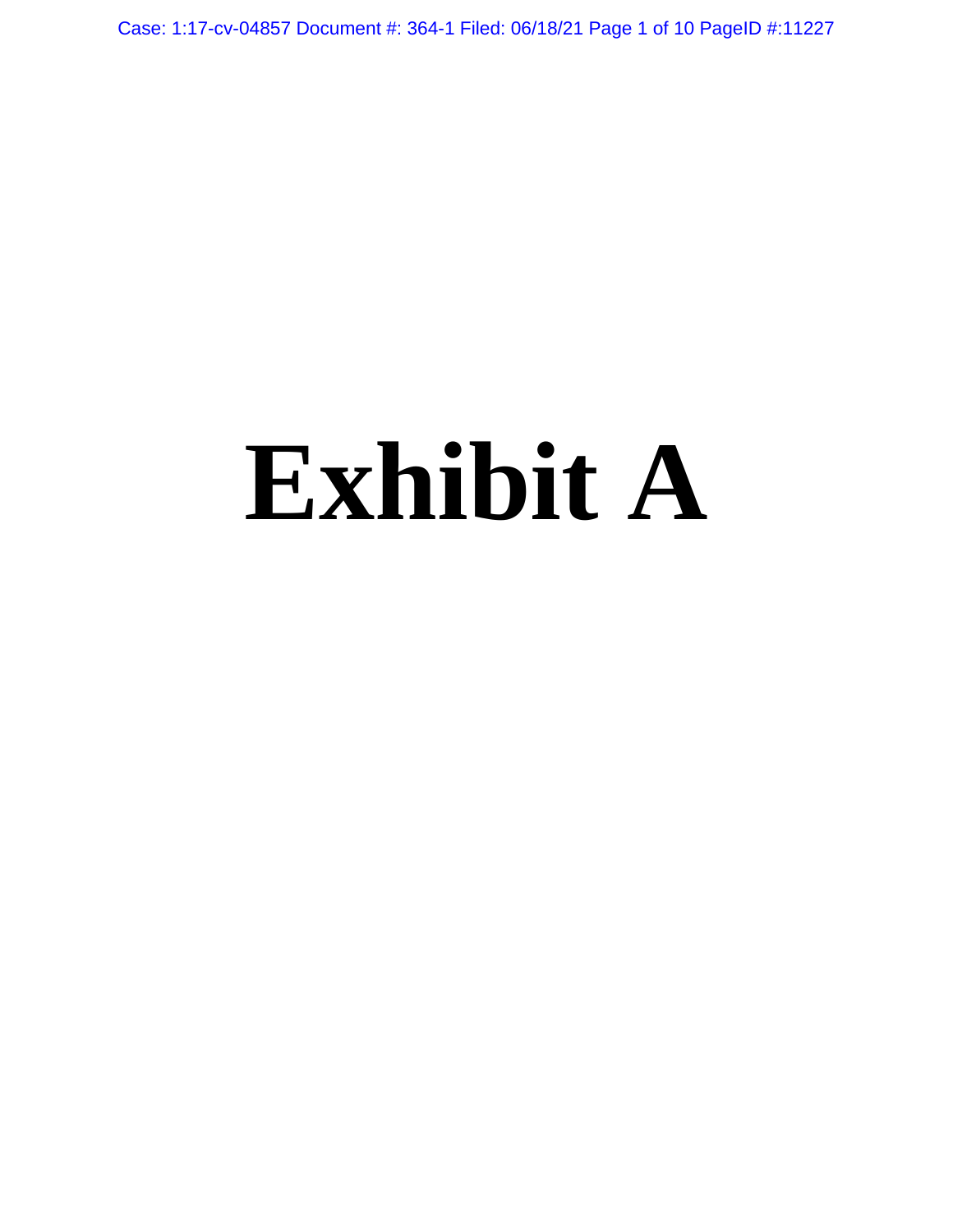Case: 1:17-cv-04857 Document #: 364-1 Filed: 06/18/21 Page 2 of 10 PageID #:11228

# **IN THE UNITED STATES DISTRICT COURT FOR THE NORTHERN DISTRICT OF ILLINOIS EASTERN DIVISION**

LEINANI DESLANDES, on Behalf of Herself and All Others Similarly Situated,

Plaintiff,

v.

McDONALD'S USA, LLC, *et al.*,

Defendants.

STEPHANIE TURNER, on Behalf of Herself and All Others Similarly Situated,

Plaintiff,

v.

McDONALD'S USA, LLC, *et al.*,

Defendants.

Civil Case No. 17-cv-04857

Judge Jorge L. Alonso Magistrate Judge M. David Weisman

Civil No. 19-cv-05524

## **PLAINTIFFS' SUR-SUR-REPLY MEMORANDUM OF LAW IN SUPPORT OF CLASS CERTIFICATION**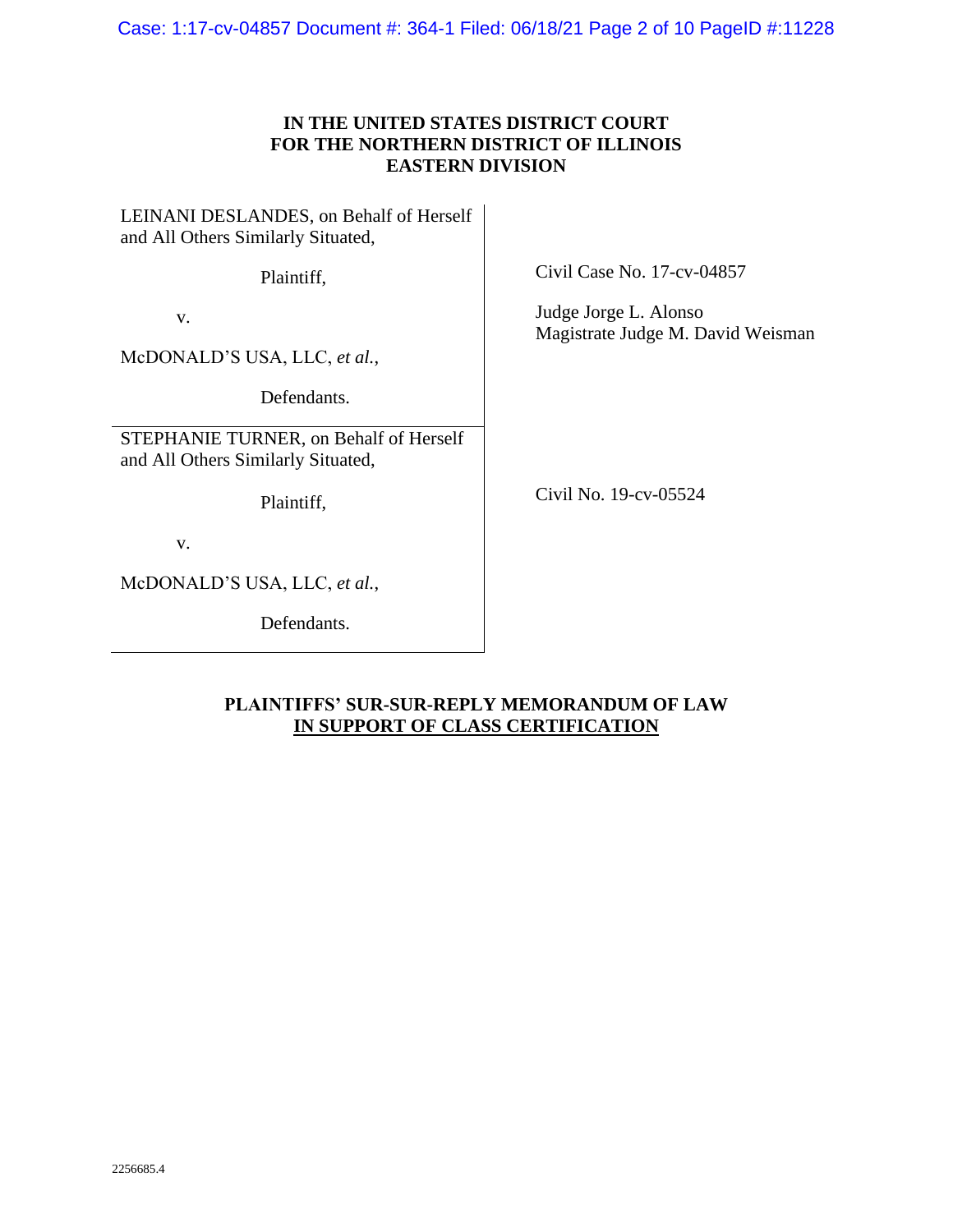McDonald's is fundamentally wrong that "the critical questions of agreement, injury, causation, and damages in this case depend on the circumstances of each restaurant and each employee<sup>[1]</sup>" Sur-Reply at 1. As many courts have recognized, antitrust claims challenging nohire agreements are by their nature well-suited for class certification "because proof of an alleged conspiracy will focus on defendants' conduct and not on the conduct of individual class members." *Nitsch v. Dreamworks Animation SKG Inc.*, 315 F.R.D. 270, 283 (N.D. Cal. 2016) (citation omitted). *See also Merenda v. VHS of Mich., Inc.*, 296 F.R.D. 528, 548 (E.D. Mich. 2013) (same); *In re High-Tech Emp. Antitrust Litig.*, 985 F. Supp. 2d 1167, 1180 (N.D. Cal. 2013) (same); *Seaman v. Duke Univ.*, 1:15-CV-462, 2018 WL 671239, at \*4 (M.D.N.C. Feb. 1, 2018) (same); *id*. at \*8 (rejecting argument that evidence of individual instances in which the agreement was not enforced would require individualized inquiry because that "presumes that each class member is seeking damages based on the impact of enforcing the agreement against the individual class member in particular, [when] Dr. Seaman chose to assert theories of classwide impact, not individual impact"). Indeed, each of these courts certified classes based on the same categories of evidence Plaintiffs present here: company documents indicating an agreement, a regression analysis showing impact, the use of compensation structures as a vehicle to spread wage suppression, and a classwide damages model. All of this evidence is common.

McDonald's falsely accuses Plaintiffs of "cherry-picking." But it was McDonald's who selected individuals from just two franchisees out of thousands to create litigation declarations that contradict McDonald's contemporaneous business records and employee testimony. This was perhaps the only way McDonald's could gin up "evidence" to contradict rudimentary economics. These lawyer-drafted declarations are, unsurprisingly, unreliable. But to the extent they are credited, they are merely conflicting common evidence from which the trier of fact may decide whether Plaintiffs have shown agreement, impact, and damages. For example, the jury will decide whether employees acquire training and skills that are primarily of value to other McDonald's restaurants, such that the No-Hire Agreement would cause harm, notwithstanding the existence of alternative employers. That is the very essence of a common question, the

1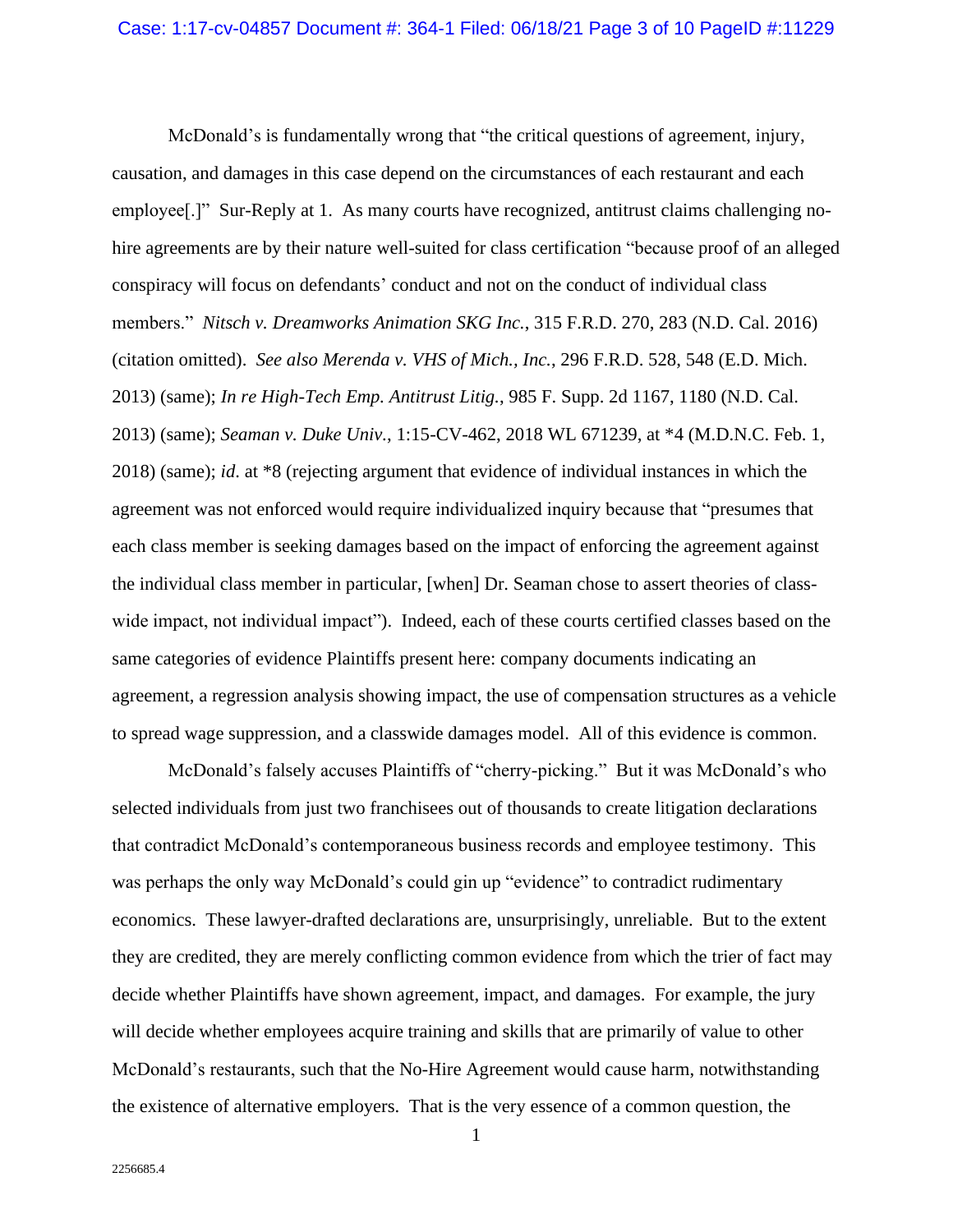answer to which will "drive the resolution of the litigation." *Wal-Mart v. Dukes*, 564 U.S. 338, 350 (2011). Plaintiffs have met their burden "to demonstrate that the element of impact is capable of class-wide proof at trial, through evidence common to all class members." *Kleen Prods. LLC v. Int'l Paper Co.*, 831 F.3d 919, 925 (7th Cir. 2016).

### **I. The Declarations Are Unreliable and Unrepresentative**

As an initial matter, the Court should afford these declarations little, if any, weight. Franchisee owners (declarants Groen and Lopez) depend on the goodwill of their franchisor for continued operation and success; they are also, in this case, alleged co-conspirators. Franchisee employees (declarants Miller, Vidler, and Watson) are also in the inherently coercive position of being asked to support their employer in litigation. For this reason, courts regularly recognize that such testimony has little or no probative value.<sup>1</sup> This is even truer when the declarations are inconsistent with contemporaneous business records or the witnesses' own testimony. *See High-Tech Emp.*, 985 F. Supp. 2d at 1216 ("[T]he Court is more persuaded by the internal documents Defendants created before and during the anti-solicitation agreements . . . than the declarations Defendants created to oppose class certification . . . ."). That is true for *all five* declarants here:

- *Compare* Vidler Decl. 121 ("In other cases, managers have simply left to work for another McDonald's organization without a 'release.'") *with* Vidler Tr. 175:8-17
- *Compare* Miller Decl. [30] ("Although the Allegroe Organization did not have a formal policy on the matter, whenever an employee asked for a letter of recommendation or a letter of release to work for another McDonald's operator, we would provide it.") *with* Miller Tr.

. 2

<sup>&</sup>lt;sup>1</sup> See Sapperstein v. Hager, 188 F.3d 852, 856 (7th Cir. 1999) (trial court erred in relying on an employee affidavit because "[a]n employee of the defendants is not a disinterested witness," but "subject to their influence, in a sense in their power"); *In re Wells Fargo Home Mortg. Overtime Pay Litig.*, 527 F. Supp. 2d 1053, 1060-61 (N.D. Cal. 2007) (finding "glaring reliability concerns" with defendants' employee declarations); *Bilskey v. Bluff City Ice, Inc.*, No. 1:13-cv-62, 2014 WL 320568, at \*3 (E.D. Mo. Jan. 29, 2014) (finding little use for defendant's "fill-in-the-blank" affidavits); *Creely v. HCR ManorCare, Inc.*, 789 F. Supp. 2d 819, 840 (N.D. Ohio 2011) (finding 35 "happy camper" affidavits using "substantially the same language" had no weight, as employer could simply "round up a small sample of favorable statements from employees").

<sup>&</sup>lt;sup>2</sup> Unless otherwise noted, the quoted deposition testimony was previously filed as an exhibit to the May 28, 2021 declaration of Walter W. Noss.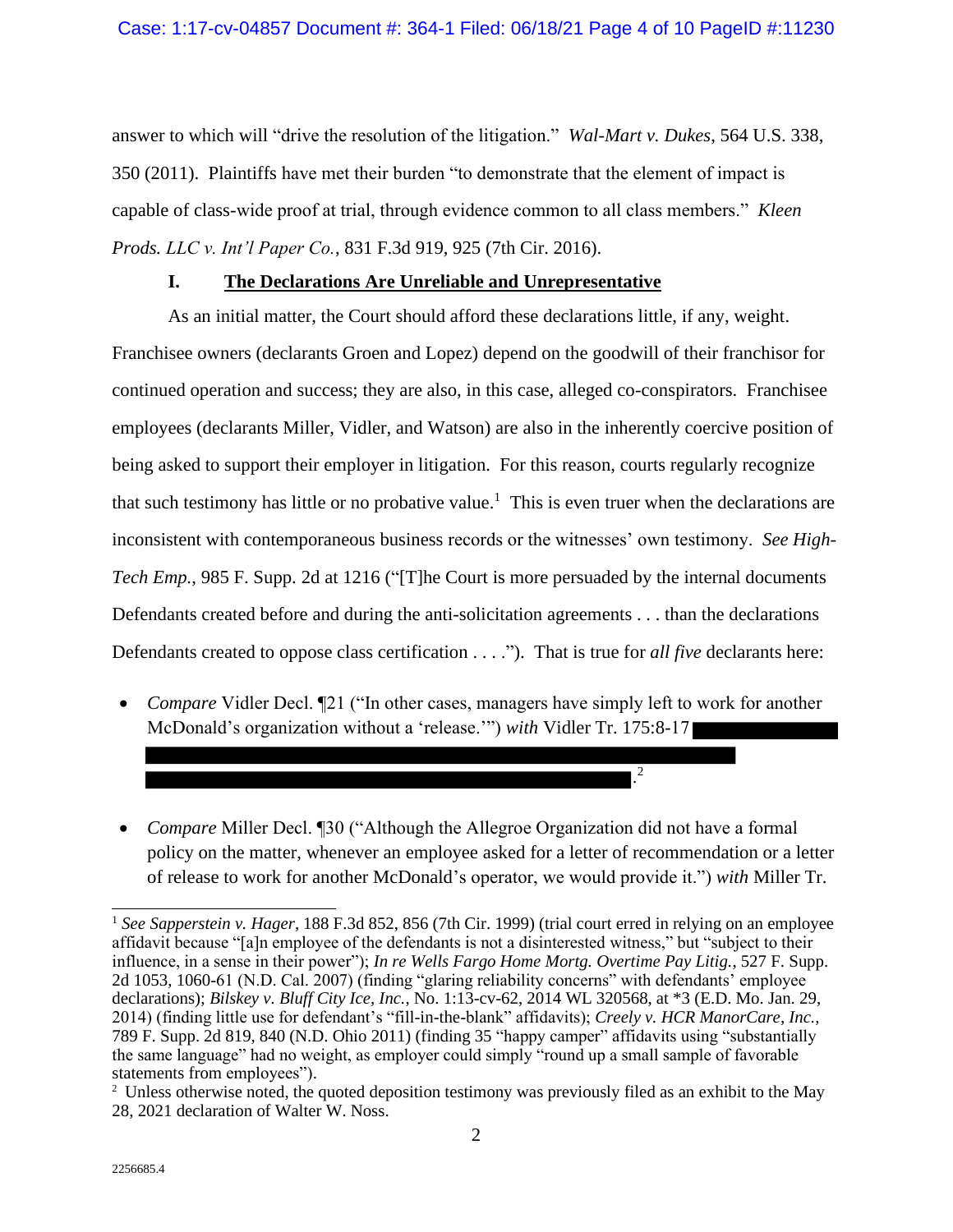153:4-8

.

• *Compare* Groen Decl. ¶12 ("Before this lawsuit was filed, I was not aware of Paragraph 14 in my Franchise Agreements. As such, I did not take Paragraph 14 in account when hiring employees or following an employee's resignation.") *with* Groen Tr. 44:8-10

.

- *Compare* Watson Decl.  $\P$  10 ("While I worked for the Allegroe Organization, employees frequently left to work at other McDonald's-brand restaurants owned and operated by operators other than the Allegroe Organization.") *with* Watson Tr. 86:20-87:5
- *Compare* Lopez Decl. ¶ 8 ("I would not consider other McDonald's-brand restaurants . . . to be competitors for customers or employees[.]") *with* Lopez Tr. 18:19-19:3

.



#### **II. Competition Within Local Labor Markets Does Not Defeat Predominance**

The declarants' testimony that wages differed by area is in line with, and does not undermine, Plaintiffs' theory. First, Plaintiffs do not dispute that local factors partly determine Class pay. That is why Dr. Singer's regression model includes control variables for relevant local factors, allowing his model to explain over 99% of all individual variation in Class pay. Singer Rpt., ¶49 & Table 2. Indeed, courts regularly certify nationwide antitrust classes, notwithstanding regional market variations.<sup>3</sup>

Second, Plaintiffs do not dispute that Class members can seek employment with employers outside the McDonald's system. The point is that *only* McDonald's restaurants value

<sup>3</sup> *See*, *e.g.*, *In re Korean Ramen Antitrust Litig*., No. 13-cv-04115-WHO, 2017 WL 235052, at \*3, \*19 (N.D. Cal. Jan. 19, 2017) (certifying class despite geographic price variations); *In re Polyurethane Foam Antitrust Litig*., 314 F.R.D. 226, 253 (N.D. Ohio 2014) (same); *In re Sulfuric Acid Antitrust Litig*., No. 03 C 4576, 2007 WL 898600, at \*7 (N.D. Ill. Mar. 21, 2007) (same); *In re Linerboard Antitrust Litig*., 203 F.R.D. 197, 209 (E.D. Pa. 2001) (same).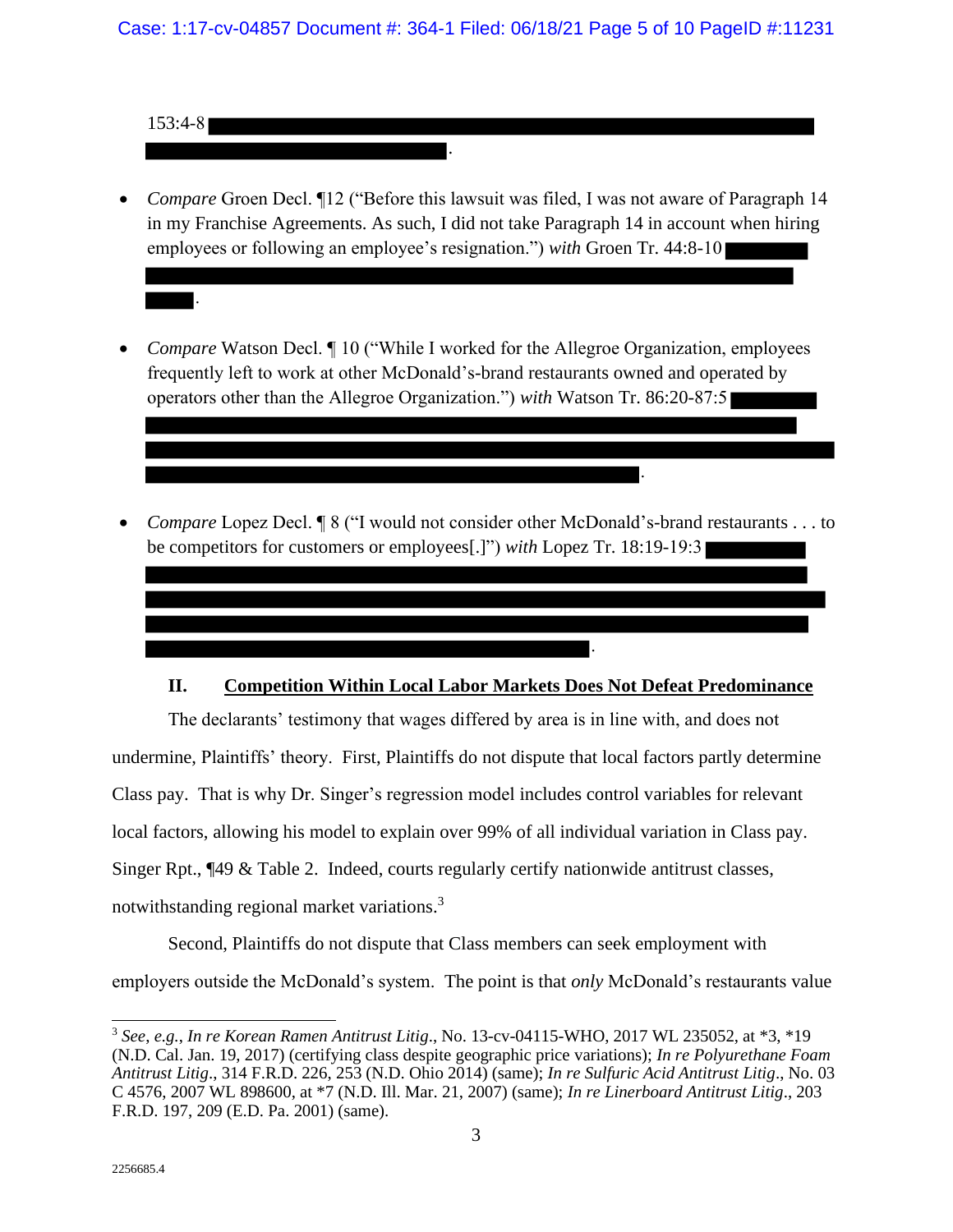McDonald's-specific skills. McDonald's declarants agree. *See* Vidler Tr. 59:2-11, 103:6-15, 100:13-24; Groen Tr. 76:24-77:3; Miller Tr. 83:16-19, 64:18-23, 89:5-14, 91:9-4, 132:1-7. From a Class member's perspective, outside employment does not permit them to command a wage based on their McDonald's-specific skills. For that reason, courts have rejected the argument that the existence of non-conspirator competitors defeats impact in no-poach cases. *See High-Tech Emp.*, 985 F. Supp. 2d at 1202 (citing evidence that defendants viewed each other as *among*  their competitors, and noting that defendants set pay based on common external surveys that included many companies); *Seaman*, 2018 WL 671239, at \*9 (rejecting argument that competition from other employers meant no-hire agreement could not have impacted the class).

#### **III. McDonald's Misunderstands What a Common Pay Structure Is**

Plaintiffs in other no-poach cases have satisfactorily demonstrated impact with evidence that defendants maintained a compensation structure that accounts for internal equity (or compression, as McDonalds calls it).<sup>4</sup> Mot. at  $28-29$  (citing cases). The same evidence is present here: McDonald's shared its own pay structure (and data) with franchisees, and also shared data on what other franchisees within their region were paying. *Id*. at 7. McDonald's also provided external market pay data to its franchisees, so all restaurants were benchmarking off a common source. *Id*. at 8. McDonald's managed its pay structures to avoid pay compression and provided tools to the franchisees to do the same. *Id*. The declarants confirmed that their organizations used pay structures with salary ranges for each job, and took compression into account when setting pay. *See* Brandt Decl., Ex. 11 (Groen Tr. 69:9-14)

; *id.*, Ex. 14 (Miller Tr. at 95:16-19) (same); *id.*, Ex. 13 (Lopez Tr. 118:24-119:14) (same); *id.*, Ex. 12 (Watson Tr. 83:20-84:1) (same). This is the essence of a common pay structure. There is no requirement that pay be identical. *See High-Tech Emp.*, 985

<sup>4</sup> Here, Plaintiffs also demonstrate impact empirically with Dr. Singer's predictive model.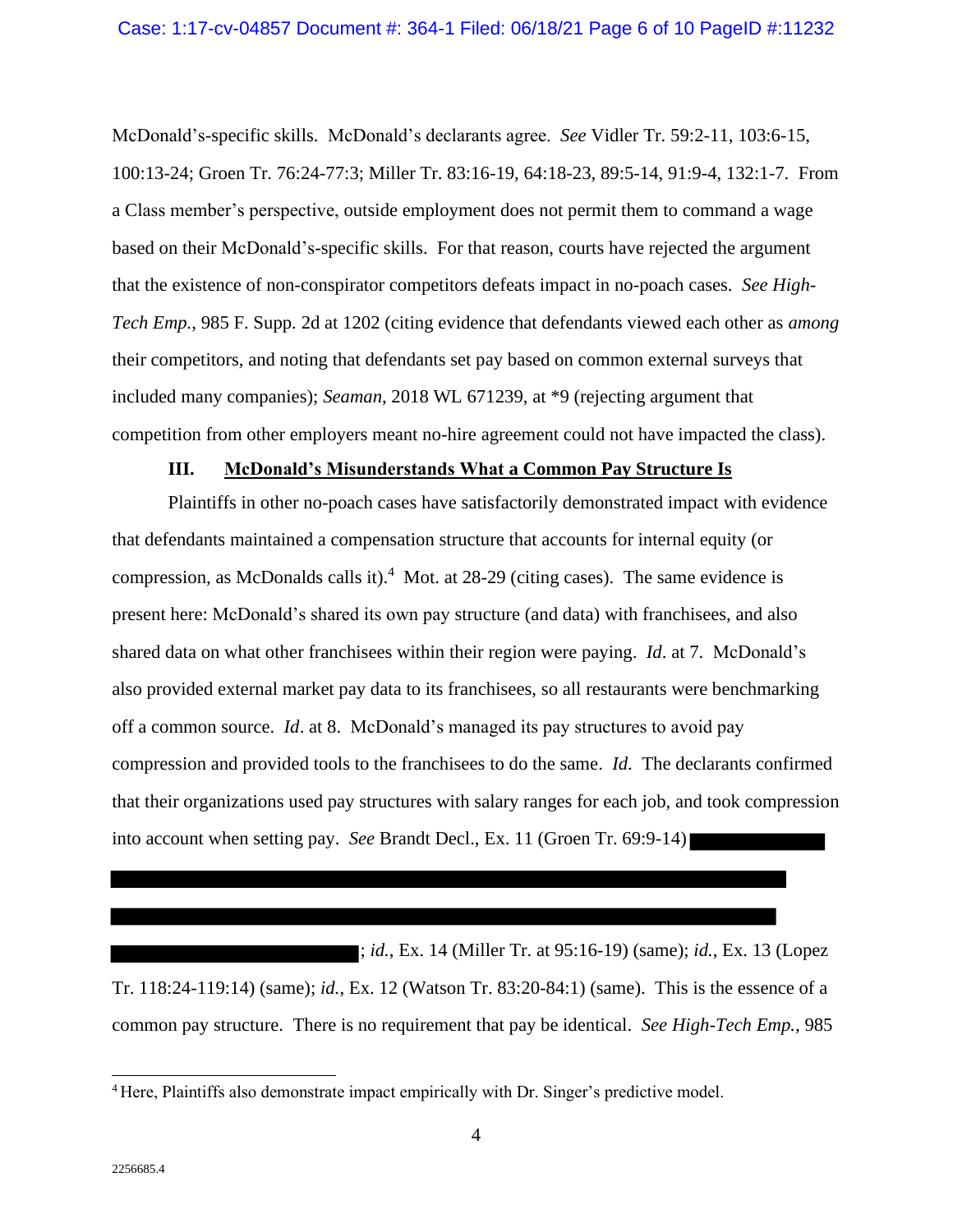F. Supp. 2d at 1220 (rejecting argument that pay structure required wages to be "lockstep" across firms).

#### **IV. The Declarants Confirmed Participation in the Conspiracy**

McDonald's relies on testimony that the declarants were unaware of "Paragraph 14" to argue that individualized evidence is needed to determine whether any given employer joined the conspiracy. But every franchisee agreed to abide by the franchise agreements, including Paragraph 14. *See* Lopez Tr. 154:14-155:4

; Groen Tr. 42:1-25,

.

44:1-10 (same). And Mr. Watson testified

*See, e.g., Watson Tr. 90:13-91:11* 

McDonald's cites testimony that releases were granted as evidence that employees could move freely. It is quite the opposite: releases show that employees needed permission to move. That some franchisees sometimes granted releases only proves that the employees could not be hired by others without them. This amounts to considerable additional friction in the labor market, as Dr. Cappelli explains. Cappelli Rpt., ¶¶46-52. Additionally, the focus on releases ignores those who were deterred from asking for one (like Plaintiff Turner, who was "reminded" about the release requirement several times). Finally, there is vast common evidence of the agreement: the franchise contracts themselves, the corporate memos reminding franchisees to comply, McOpCo lead recruiter testimony, records of enforcement of the release requirement, and the HRC call logs. Mot. at 9-15. McDonald's litigation declarations cannot eliminate common evidence of the No-Hire Agreement.

5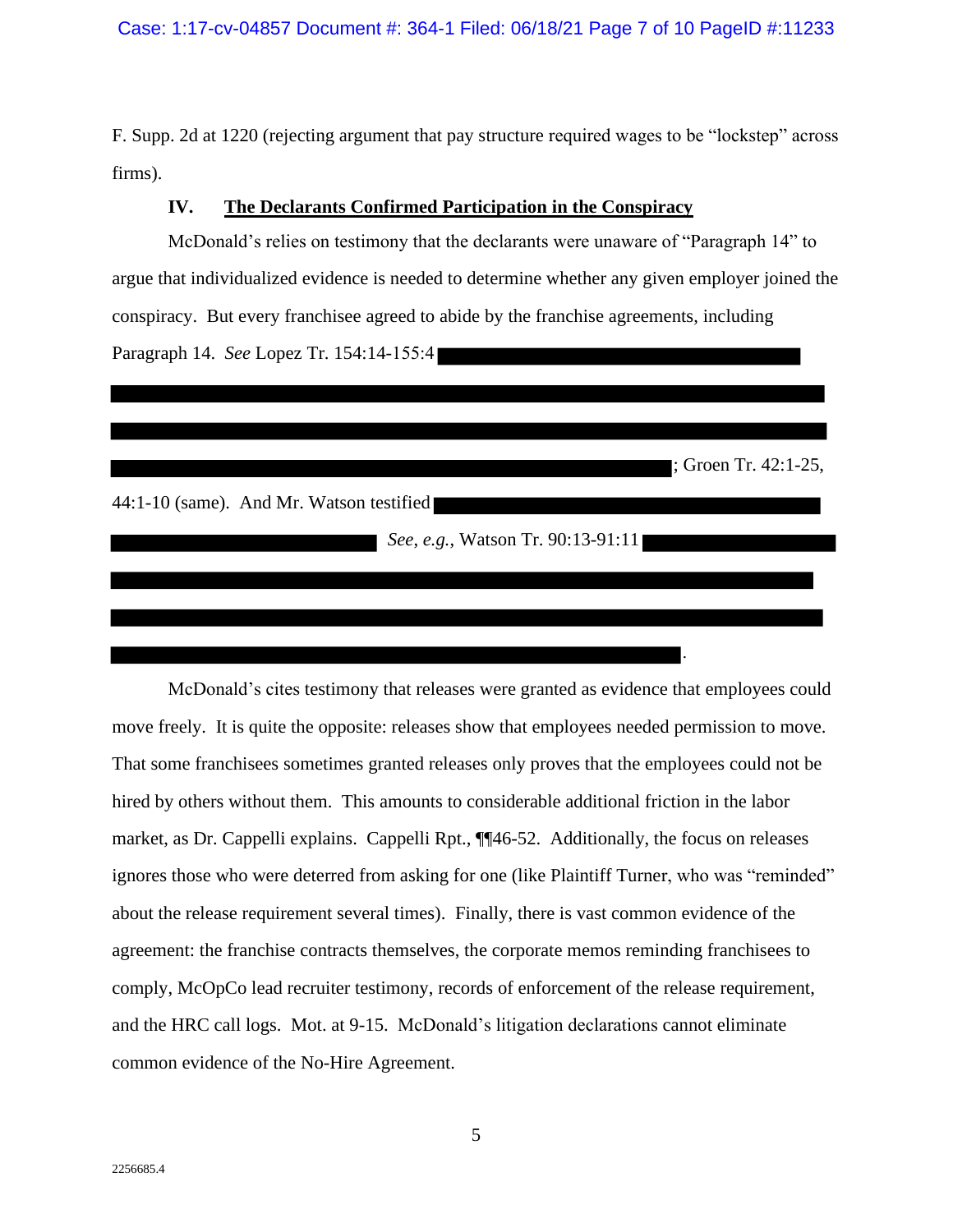Dated: June 18, 2021 Respectfully submitted,

*s/ Derek Y. Brandt*

Derek Y. Brandt (#6228895) Leigh M. Perica (#6316856) Connor P. Lemire\* **MCCUNE WRIGHT AREVALO, LLP** 231 North Main Street, Suite 20 Edwardsville, Illinois 62025 Tel: (618) 307-6116 Fax: (618) 307-6161 dyb@mccunewright.com lmp@mccunewright.com cpl@mccunewright.com

Richard D. McCune\* Michele M. Vercoski\* **MCCUNE WRIGHT AREVALO, LLP** 3281 East Guasti Road, Suite 100 Ontario, California 91761 Tel: (909) 557-1250 rdm@mccunewright.com mmv@mccunewright.com

Dean M. Harvey\* Anne B. Shaver\* Lin Y. Chan\* Yaman Salahi\* **LIEFF CABRASER HEIMANN & BERNSTEIN, LLP** 275 Battery Street, 29th Floor San Francisco, California 94111-3339 Tel: (415) 956-1000 dharvey@lchb.com ashaver@lchb.com lchan@lchb.com ysalahi@lchb.com

Walter W. Noss\* Sean C. Russell\* **SCOTT+SCOTT ATTORNEYS AT LAW LLP** 600 West Broadway, Suite 3300 San Diego, California 92101 Tel: (619) 233-4565 wnoss@scott-scott.com sean.russell@scott-scott.com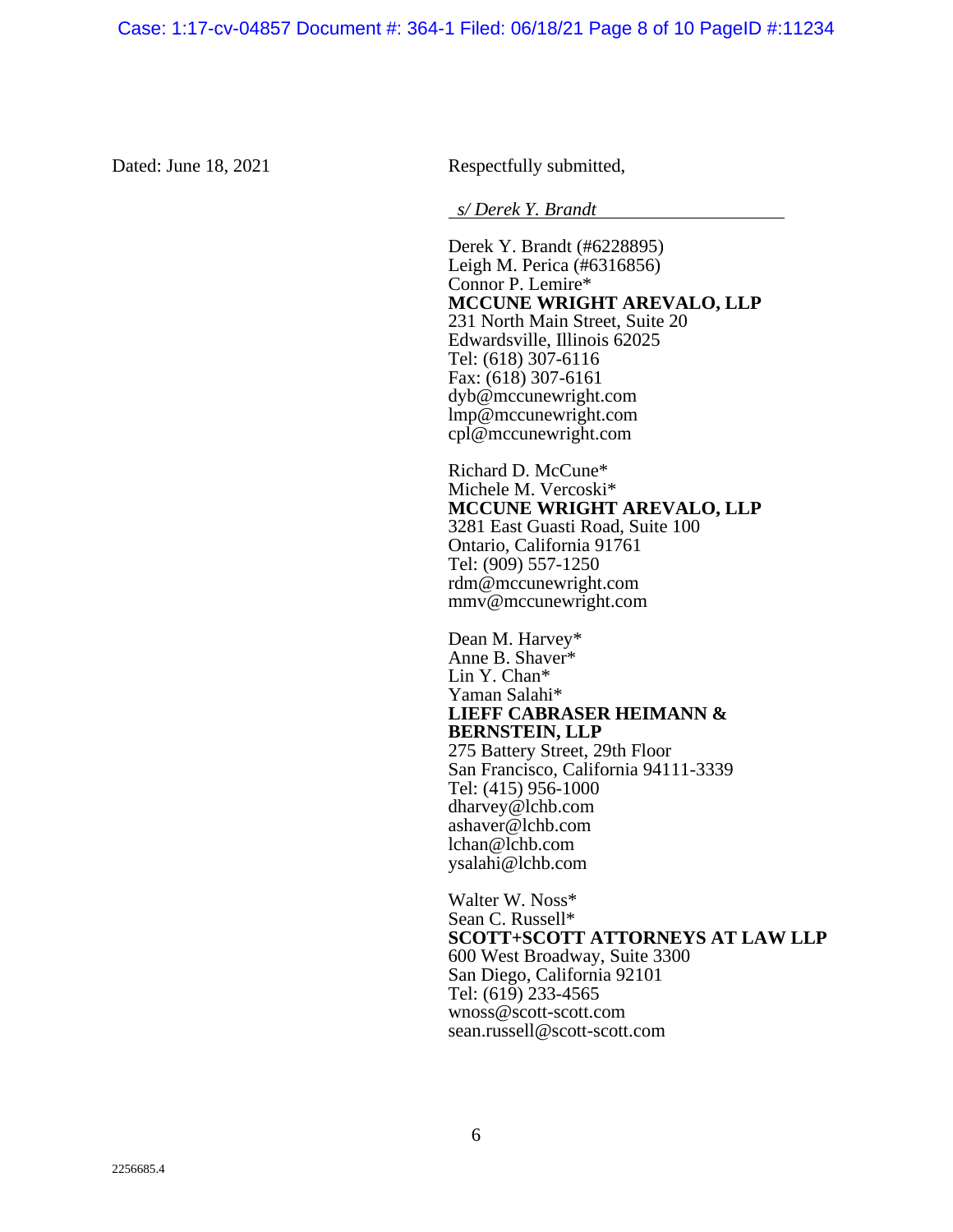Case: 1:17-cv-04857 Document #: 364-1 Filed: 06/18/21 Page 9 of 10 PageID #:11235

Michelle E. Conston\* **SCOTT+SCOTT ATTORNEYS AT LAW LLP** The Helmsley Building 230 Park Avenue, 17th Floor New York, New York 10169 Tel: (212) 223-6444 mconston@scott-scott.com

*Attorneys for Individual and Representative Plaintiffs Leinani Deslandes and Stephanie Turner*

\* Admitted *pro hac vice*